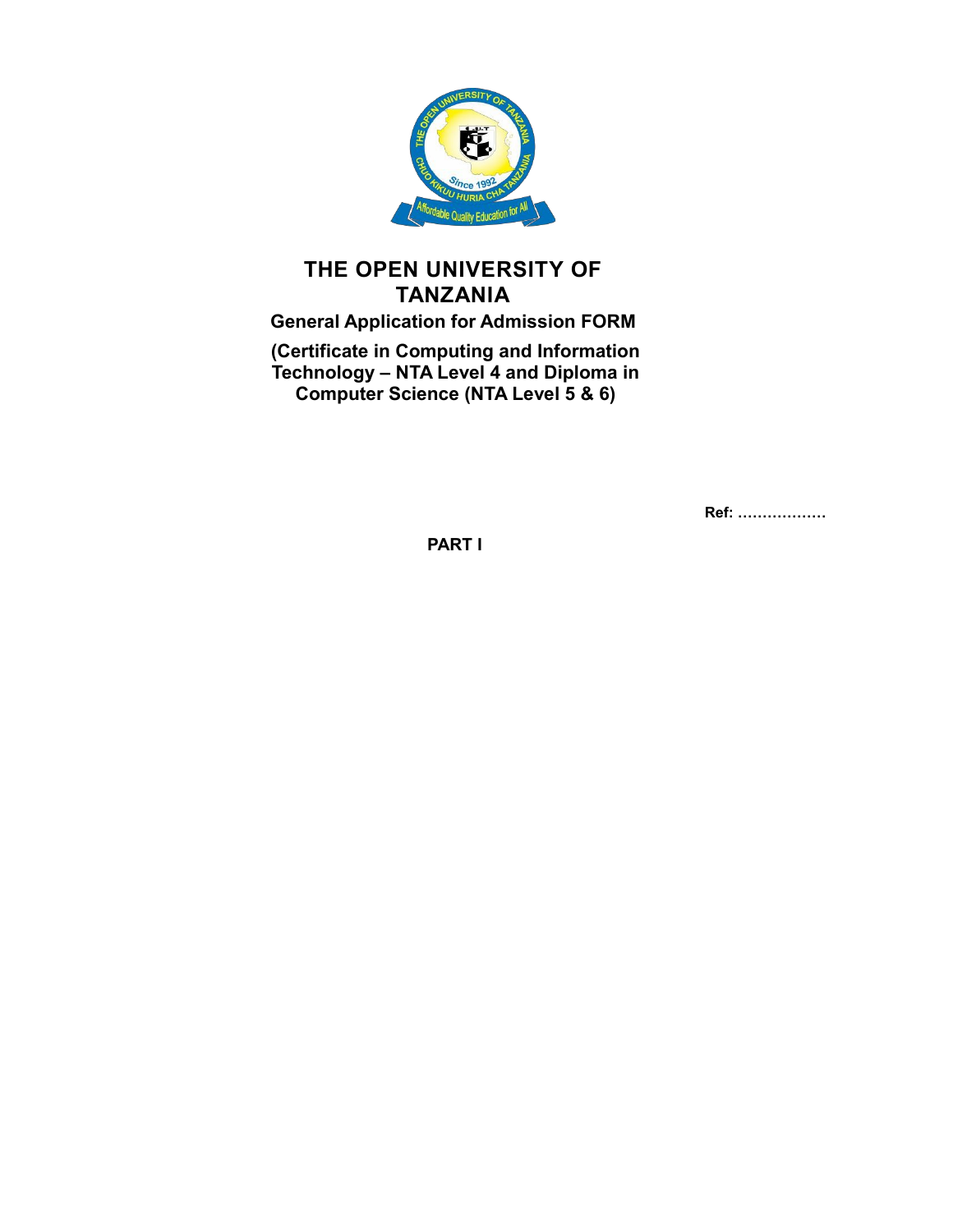First read the instructions under PART II of this form and then complete all sections of the form. If you need assistance in filling it, please contact your nearest OUT Regional Centre, P .O. Box 23409, Dar es Salaam, Tel: 255-022 2668820/2668035, Fax: 255-0222668759, [e-mail:](mailto:dvc-ac@out.ac.tz)[ictdpt.coordinator@out.ac.tz](mailto:ictdpt.coordinator@out.ac.tz%20)\_The Open University of Tanzania website: http://www.out..ac.tz/

## **SECTION A: GENERAL INFORMATION (See instructions on the reverse side of this form)**

1. Program information.

|                       | <b>Requested Program</b> |                       | Region /      | Academic |  |
|-----------------------|--------------------------|-----------------------|---------------|----------|--|
| <b>NTA</b><br>Level 4 | <b>NTA</b><br>Level 5    | <b>NTA</b><br>Level 6 | <b>Centre</b> | Year     |  |
|                       |                          |                       |               |          |  |

| 2. |                                                                                 |                    |          |          |
|----|---------------------------------------------------------------------------------|--------------------|----------|----------|
|    |                                                                                 |                    |          |          |
|    |                                                                                 |                    |          |          |
| 3. |                                                                                 |                    |          |          |
|    |                                                                                 |                    |          |          |
|    |                                                                                 |                    |          |          |
| 4. |                                                                                 |                    |          |          |
|    |                                                                                 |                    |          |          |
| 5. | Gender: Male:                                                                   | Female:            |          |          |
| 6. |                                                                                 |                    |          |          |
| 7. | Marital Status: Married:                                                        | Single:            | Divorce: | Widowed: |
| 8. |                                                                                 |                    |          |          |
| 9. | Citizenship: (a) Tanzanian:                                                     | (b) Non-Tanzanian: |          |          |
|    | If you are not Tanzanian Citizen, and if you live in Tanzania, please indicate: |                    |          |          |
|    | (a) Immigration document you poses (attach certified copy):                     |                    |          |          |
|    | Permanent Resident:<br>$\bullet$                                                |                    |          |          |
|    | Resident Permit Class C:                                                        |                    |          |          |
|    | Student:                                                                        |                    |          |          |

Other Types of Permit (specify below):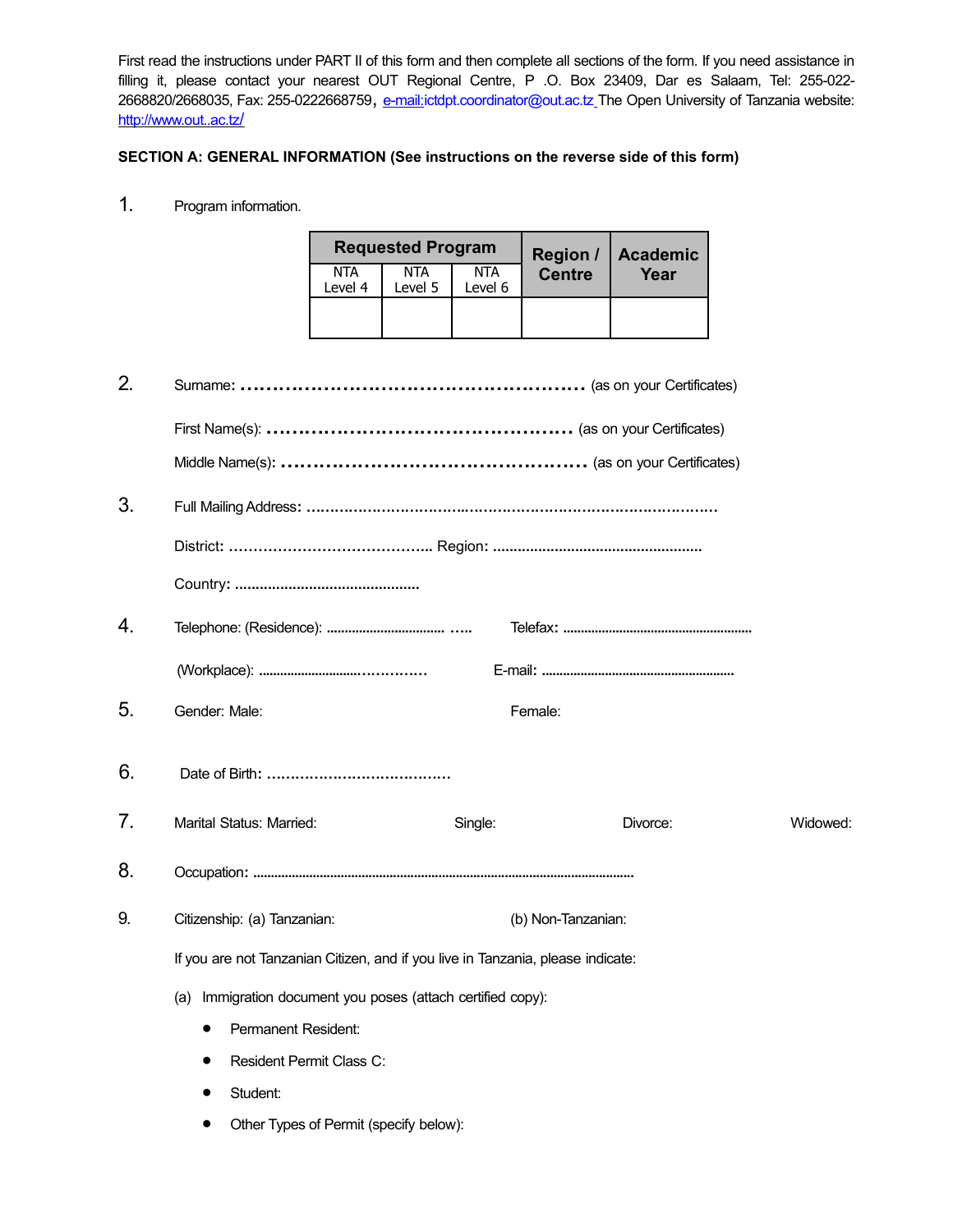| 10. |                                                                                                                                 |      |     |
|-----|---------------------------------------------------------------------------------------------------------------------------------|------|-----|
| 11. | As a student, do you have special needs related to physical/medical/ psychological/learning disability or other<br>limitations? |      |     |
|     | Yes:<br>No:                                                                                                                     |      |     |
|     |                                                                                                                                 |      |     |
|     |                                                                                                                                 |      |     |
| 12. | Have you ever applied and been selected to study at OUT before?: Yes:                                                           |      |     |
|     | No: If yes, mention the programme and academic year                                                                             |      |     |
|     |                                                                                                                                 |      |     |
| 13. | Have you ever been discontinued from any public University?                                                                     | Yes∶ | No: |
|     |                                                                                                                                 |      |     |
| 14. | Are you currently enrolled in a programme at another institution? Yes:                                                          |      | No: |
|     | If yes:                                                                                                                         |      |     |
|     |                                                                                                                                 |      |     |
|     |                                                                                                                                 |      |     |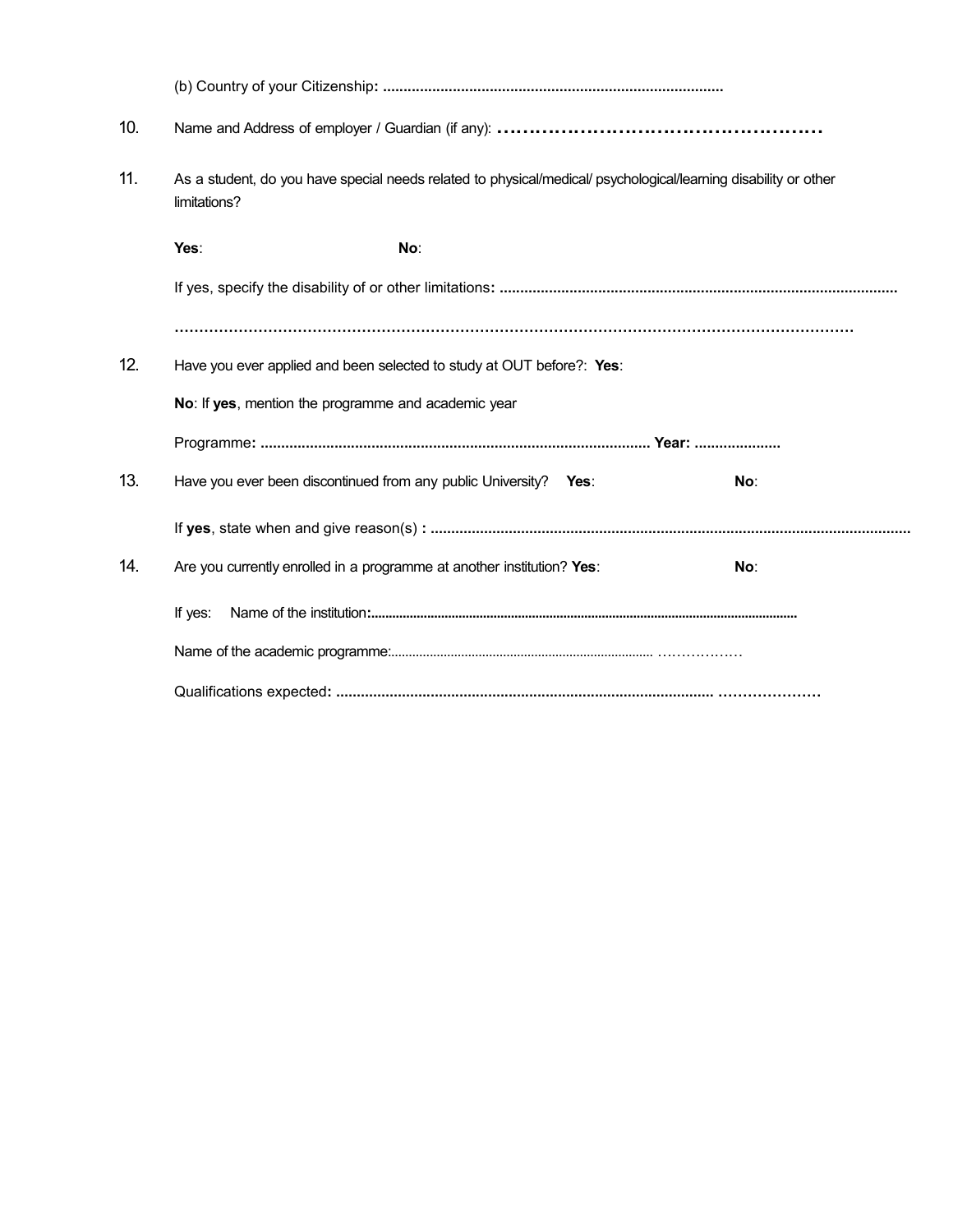Completion date**:..................................................................................................................................**

## **SECTION B: EDUCATIONAL BACKGROUND:**

15. Name all secondary schools attended and the full name of the certificates) obtained.

| School | <b>Location &amp; Address</b> | Dates attended | <b>Certificate Awarded</b> |
|--------|-------------------------------|----------------|----------------------------|
|        |                               |                |                            |
|        |                               |                |                            |
|        |                               |                |                            |

16. List all post secondary institutions and qualifications you were awarded in order of attendance. If more space is needed, you may write on a separate sheet and attach.

| <b>Institution Name,</b>                | <b>Institution</b> | <b>Date Attended</b>        |                    | <b>Award and</b>      |
|-----------------------------------------|--------------------|-----------------------------|--------------------|-----------------------|
| <b>Location &amp;</b><br><b>Address</b> | Status*            | <b>From</b><br>(Month/Year) | Τo<br>(Month/Year) | <b>Specialization</b> |
|                                         |                    |                             |                    |                       |
|                                         |                    |                             |                    |                       |
|                                         |                    |                             |                    |                       |

**<sup>\*</sup>Note:** 1. Institution Status can be: Vocational, Technical, College, University, or Other 2. Award and Specialization can, for example, be: Certificate in (ICT), Certificate (Agriculture), etc.

| 17. | Are you an Open University of Tanzania staff member? Yes: | No: |
|-----|-----------------------------------------------------------|-----|
|     |                                                           |     |

## 18. **DECLARATION:**

I agree to abide by the rules and regulations of the Open University of Tanzania communicated separately, and as they may be amended from time to time. I certify that the information provided above is true and complete in all respects and that no relevant information has been withheld. I agree that the Open University of Tanzania retains the right to nullify my admission if the information provided is false or incomplete. I certify that I am not under suspension or dismissal from another institution for reasons of academic misconduct.

Signature of Applicant**:...................................................................** Date**:………………………………**